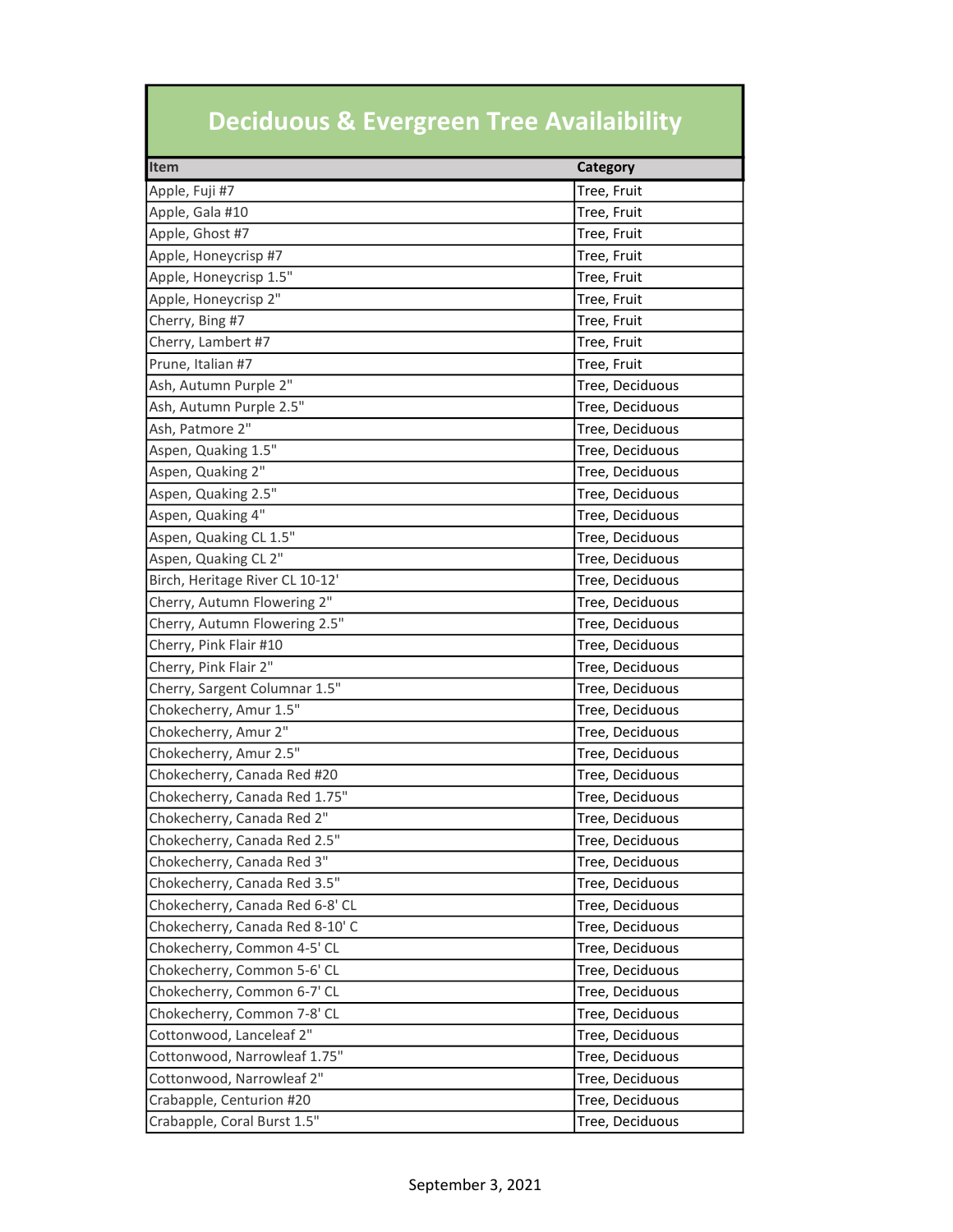| Item                            | <b>Category</b> |
|---------------------------------|-----------------|
| Crabapple, Dolgo 1.75"          | Tree, Deciduous |
| Crabapple, Lollipop 2"          | Tree, Deciduous |
| Crabapple, Prairie Rose #15     | Tree, Deciduous |
| Crabapple, Prairifire #20       | Tree, Deciduous |
| Crabapple, Prairifire 2"        | Tree, Deciduous |
| Crabapple, Radiant 2.25"        | Tree, Deciduous |
| Crabapple, Red Jewel 1.75"      | Tree, Deciduous |
| Crabapple, Red Jewel 2"         | Tree, Deciduous |
| Crabapple, Robinson 1.75"       | Tree, Deciduous |
| Crabapple, Robinson 2"          | Tree, Deciduous |
| Crabapple, Royal Raindrop 2"    | Tree, Deciduous |
| Crabapple, Royal Raindrops 1.5" | Tree, Deciduous |
| Crabapple, Sargent Tina #15     | Tree, Deciduous |
| Crabapple, Snow Crystal #7      | Tree, Deciduous |
| Crabapple, Spring Snow #10      | Tree, Deciduous |
| Crabapple, Spring Snow 1.75"    | Tree, Deciduous |
| Crabapple, Spring Snow 2"       | Tree, Deciduous |
| Crabapple, Spring Snow 2.5"     | Tree, Deciduous |
| Crabapple. Marilee #15          | Tree, Deciduous |
| Ginkgo, Autumn Gold 1"          | Tree, Deciduous |
| Ginkgo, Presidential Gold 1"    | Tree, Deciduous |
| Ginkgo, Princeton Sentry 1"     | Tree, Deciduous |
| Hawthorn, Russian 1.5"          | Tree, Deciduous |
| Honeylocust, Imperial 2"        | Tree, Deciduous |
| Honeylocust, Shademaster #15    | Tree, Deciduous |
| Honeylocust, Shademaster 2"     | Tree, Deciduous |
| Honeylocust, Skyline 2"         | Tree, Deciduous |
| Honeylocust, Skyline 2.5"       | Tree, Deciduous |
| Honeylocust, Sunburst 1.5"      | Tree, Deciduous |
| Hydrangea, Quick Fire #5 PT     | Tree, Deciduous |
| Lilac, Ivory Silk #7            | Tree, Deciduous |
| Linden, Redmond #15             | Tree, Deciduous |
| Linden, Redmond #25             | Tree, Deciduous |
| Linden, Redmond 1.75"           | Tree, Deciduous |
| Linden, Redmond 2"              | Tree, Deciduous |
| Locust, Purple Robe 2.25"       | Tree, Deciduous |
| Locust, Purple Robe 2.5"        | Tree, Deciduous |
| Maple, Amur 1.5"                | Tree, Deciduous |
| Maple, Amur 2"                  | Tree, Deciduous |
| Maple, Amur 2.5"                | Tree, Deciduous |
| Maple, Amur 3"                  | Tree, Deciduous |
| Maple, Amur 4-5' CL             | Tree, Deciduous |
| Maple, Amur 6' CL               | Tree, Deciduous |
| Maple, Amur 8' CL               | Tree, Deciduous |
| Maple, Autumn Blaze #20         | Tree, Deciduous |
| Maple, Autumn Blaze #25         | Tree, Deciduous |
| Maple, Autumn Blaze 2"          | Tree, Deciduous |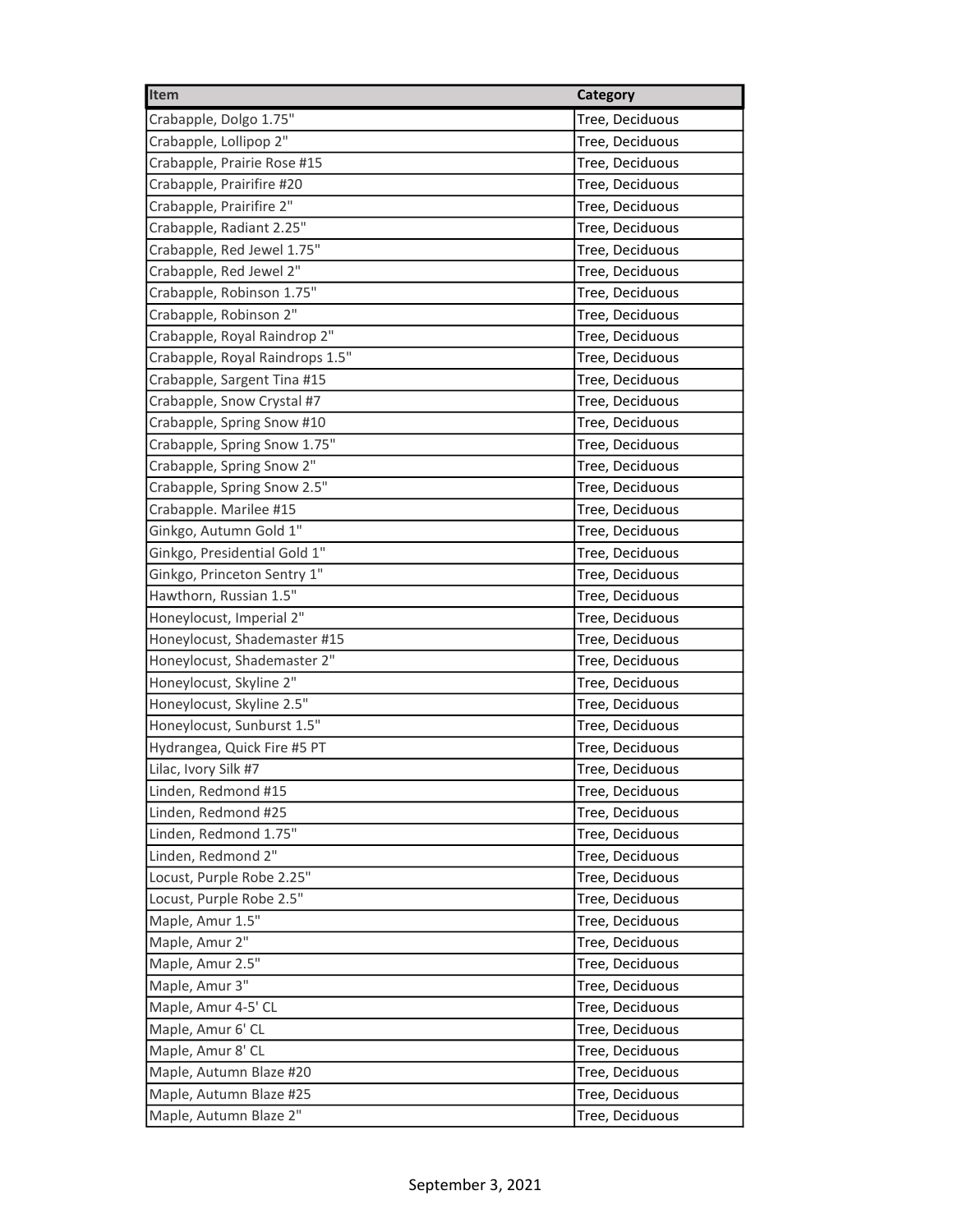| Item                            | <b>Category</b> |
|---------------------------------|-----------------|
| Maple, Autumn Blaze 2.5"        | Tree, Deciduous |
| Maple, Autumn Blaze 3"          | Tree, Deciduous |
| Maple, Autumn Blaze 3.5"        | Tree, Deciduous |
| Maple, Brandywine 1.5"          | Tree, Deciduous |
| Maple, Celebration 2.5"         | Tree, Deciduous |
| Maple, Crimson King 2"          | Tree, Deciduous |
| Maple, Fall Fiesta Sugar 2.5"   | Tree, Deciduous |
| Maple, Green Mountain 2"        | Tree, Deciduous |
| Maple, Highland Park 2"         | Tree, Deciduous |
| Maple, Hot Wings 2"             | Tree, Deciduous |
| Maple, Hot Wings 2.5"           | Tree, Deciduous |
| Maple, Hot Wings 3"             | Tree, Deciduous |
| Maple, Hot Wings 3.5"           | Tree, Deciduous |
| Maple, Hot Wings 6' CL          | Tree, Deciduous |
| Maple, Pattern Perfect 2.5"     | Tree, Deciduous |
| Maple, Red Sunset #25           | Tree, Deciduous |
| Maple, Red Sunset 1.75"         | Tree, Deciduous |
| Maple, Red Sunset 2"            | Tree, Deciduous |
| Maple, Red Sunset 2.5"          | Tree, Deciduous |
| Maple, Red Sunset 3"            | Tree, Deciduous |
| Maple, Rocky Mountain Glow #25  | Tree, Deciduous |
| Maple, Rugged Charm 2"          | Tree, Deciduous |
| Maple, Rugged Charm 2.5"        | Tree, Deciduous |
| Maple, Sensation Boxelder 2.5"  | Tree, Deciduous |
| Maple, Sienna Glen 2"           | Tree, Deciduous |
| Maple, Sienna Glen 2.5"         | Tree, Deciduous |
| Mayday Tree 2.5"                | Tree, Deciduous |
| Mountain Ash, American 2"       | Tree, Deciduous |
| Mountain Ash, American 2.5"     | Tree, Deciduous |
| Mountain Ash, Cardinal Royal 2" | Tree, Deciduous |
| Mountain Ash, Cardinal Royal#15 | Tree, Deciduous |
| Mountain Ash, Oak Leaf 1.5"     | Tree, Deciduous |
| Mountain Ash, Oak Leaf 2"       | Tree, Deciduous |
| Mountain Ash, Oak Leaf 2.5"     | Tree, Deciduous |
| Oak, Bur #15                    | Tree, Deciduous |
| Oak, Gambel 6-8'                | Tree, Deciduous |
| Oak, Gambel 7-8'                | Tree, Deciduous |
| Oak, Northern Red 2"            | Tree, Deciduous |
| Oak, Swamp White 2"             | Tree, Deciduous |
| Oak, Swamp White 2.5"           | Tree, Deciduous |
| Pear, Autumn Blaze #15          | Tree, Deciduous |
| Pear, Autumn Blaze 2"           | Tree, Deciduous |
| Pear, Autumn Blaze 2.25"        | Tree, Deciduous |
| Pear, Chanticleer 2"            | Tree, Deciduous |
| Plum, Newport 2"                | Tree, Deciduous |
| Plum, Newport 2.5"              | Tree, Deciduous |
| Redbud, Northern Herald 1"      | Tree, Deciduous |